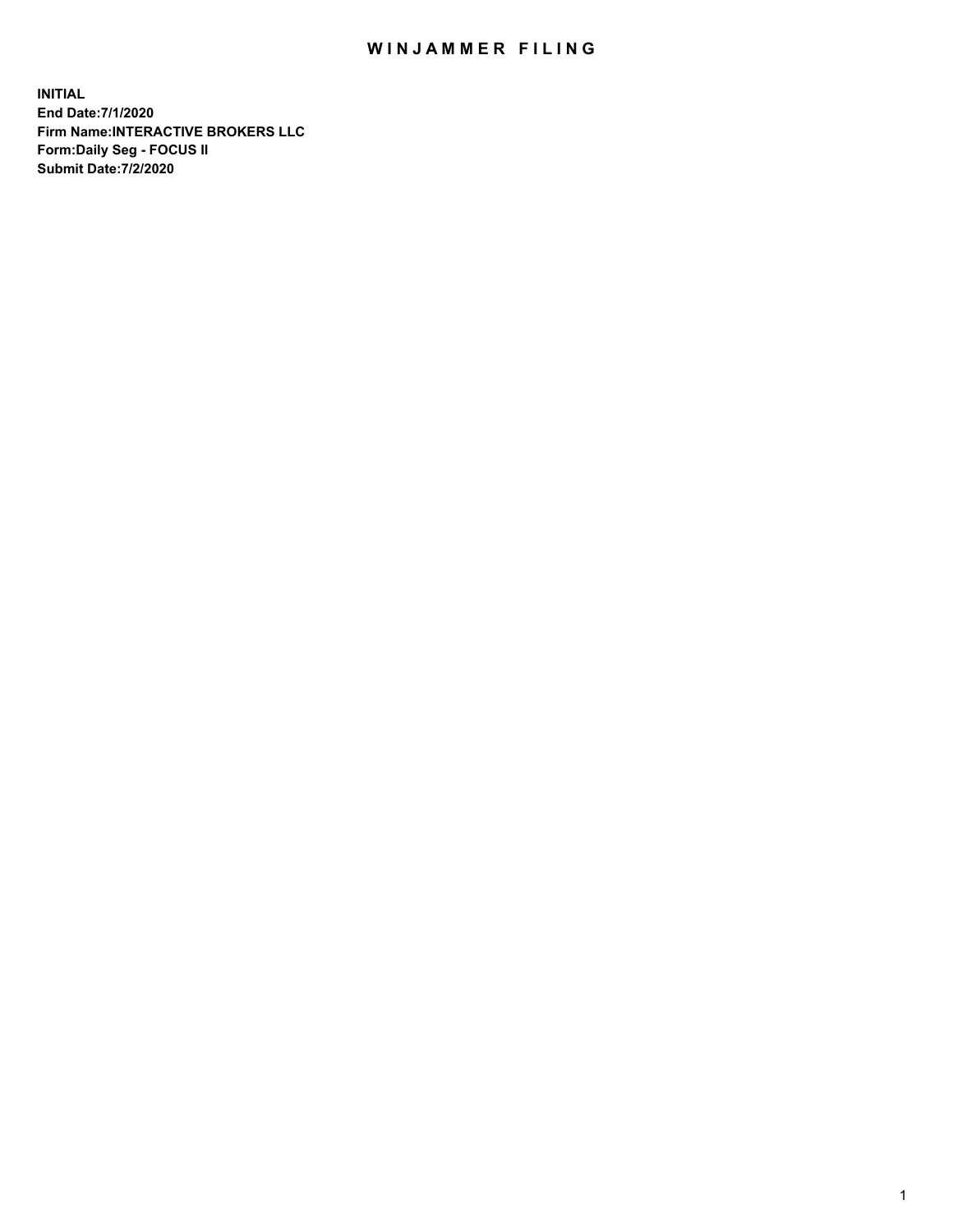**INITIAL End Date:7/1/2020 Firm Name:INTERACTIVE BROKERS LLC Form:Daily Seg - FOCUS II Submit Date:7/2/2020 Daily Segregation - Cover Page**

| Name of Company                                                                                                                                                                                                                                                                                                                | <b>INTERACTIVE BROKERS LLC</b>                                                                 |
|--------------------------------------------------------------------------------------------------------------------------------------------------------------------------------------------------------------------------------------------------------------------------------------------------------------------------------|------------------------------------------------------------------------------------------------|
| <b>Contact Name</b>                                                                                                                                                                                                                                                                                                            | James Menicucci                                                                                |
| <b>Contact Phone Number</b>                                                                                                                                                                                                                                                                                                    | 203-618-8085                                                                                   |
| <b>Contact Email Address</b>                                                                                                                                                                                                                                                                                                   | jmenicucci@interactivebrokers.c<br>om                                                          |
| FCM's Customer Segregated Funds Residual Interest Target (choose one):<br>a. Minimum dollar amount: ; or<br>b. Minimum percentage of customer segregated funds required:% ; or<br>c. Dollar amount range between: and; or<br>d. Percentage range of customer segregated funds required between: % and %.                       | <u>0</u><br>0<br>155,000,000 245,000,000<br><u>00</u>                                          |
| FCM's Customer Secured Amount Funds Residual Interest Target (choose one):<br>a. Minimum dollar amount: ; or<br>b. Minimum percentage of customer secured funds required:% ; or<br>c. Dollar amount range between: and; or<br>d. Percentage range of customer secured funds required between:% and%.                           | $\overline{\mathbf{0}}$<br>$\overline{\mathbf{0}}$<br>80,000,000 120,000,000<br>0 <sup>0</sup> |
| FCM's Cleared Swaps Customer Collateral Residual Interest Target (choose one):<br>a. Minimum dollar amount: ; or<br>b. Minimum percentage of cleared swaps customer collateral required:% ; or<br>c. Dollar amount range between: and; or<br>d. Percentage range of cleared swaps customer collateral required between:% and%. | $\overline{\mathbf{0}}$<br>$\overline{\mathbf{0}}$<br>00<br>0 <sub>0</sub>                     |

Attach supporting documents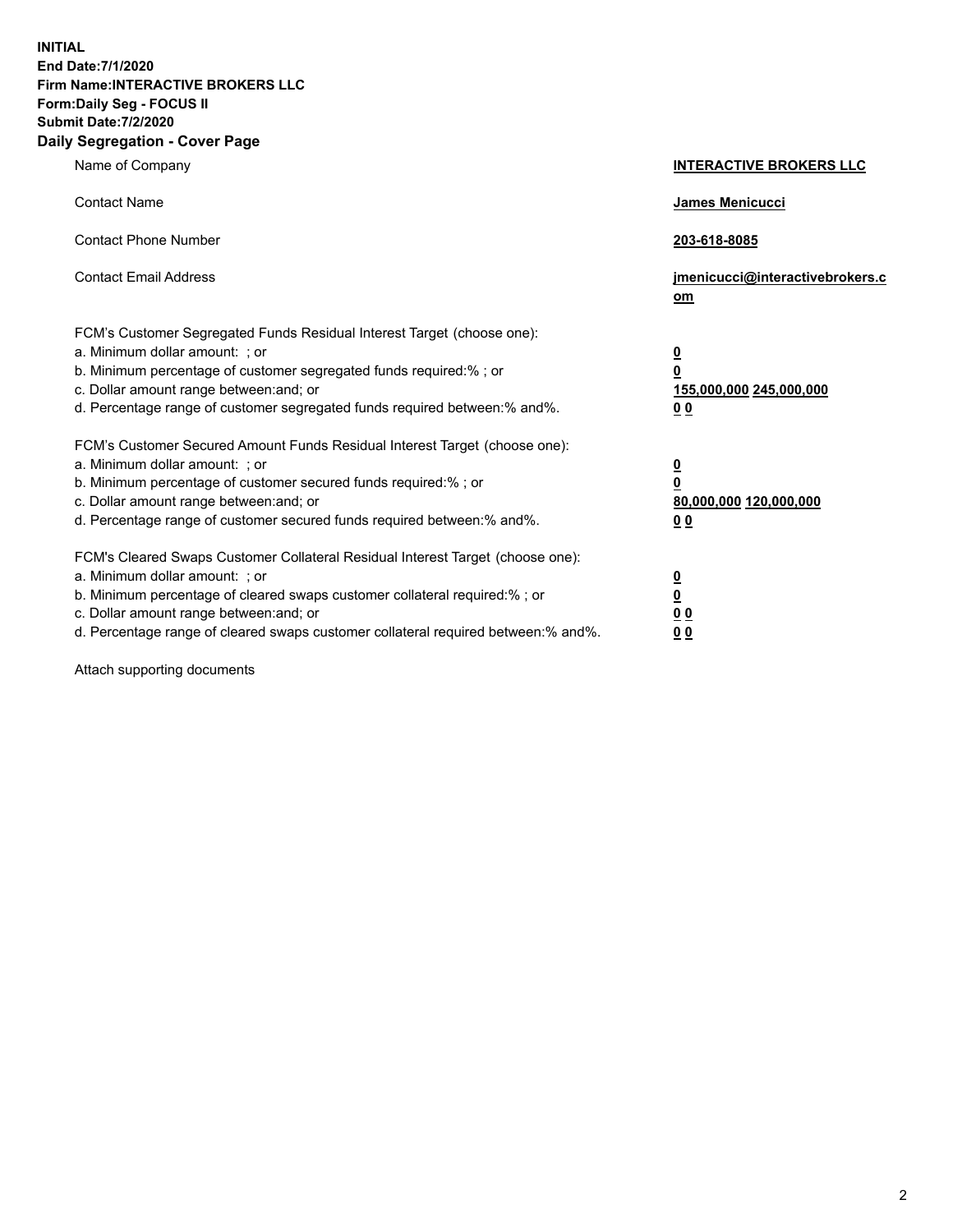**INITIAL End Date:7/1/2020 Firm Name:INTERACTIVE BROKERS LLC Form:Daily Seg - FOCUS II Submit Date:7/2/2020 Daily Segregation - Secured Amounts**

|                | Daily Segregation - Secured Alliounts                                                       |                               |
|----------------|---------------------------------------------------------------------------------------------|-------------------------------|
|                | Foreign Futures and Foreign Options Secured Amounts                                         |                               |
|                | Amount required to be set aside pursuant to law, rule or regulation of a foreign            | $0$ [7305]                    |
|                | government or a rule of a self-regulatory organization authorized thereunder                |                               |
| $\mathbf{1}$ . | Net ledger balance - Foreign Futures and Foreign Option Trading - All Customers             |                               |
|                | A. Cash                                                                                     | 572,776,146 [7315]            |
|                | B. Securities (at market)                                                                   | $0$ [7317]                    |
| 2.             | Net unrealized profit (loss) in open futures contracts traded on a foreign board of trade   | -4,778,694 [7325]             |
| 3.             | Exchange traded options                                                                     |                               |
|                | a. Market value of open option contracts purchased on a foreign board of trade              | 3,853,001 [7335]              |
|                | b. Market value of open contracts granted (sold) on a foreign board of trade                | -1,964,069 [7337]             |
| 4.             | Net equity (deficit) (add lines 1. 2. and 3.)                                               | 569,886,384 [7345]            |
| 5.             | Account liquidating to a deficit and account with a debit balances - gross amount           | 18,088 [7351]                 |
|                | Less: amount offset by customer owned securities                                            | 0 [7352] 18,088 [7354]        |
| 6.             | Amount required to be set aside as the secured amount - Net Liquidating Equity              | 569,904,472 [7355]            |
|                | Method (add lines 4 and 5)                                                                  |                               |
| 7.             | Greater of amount required to be set aside pursuant to foreign jurisdiction (above) or line | 569,904,472 [7360]            |
|                | 6.                                                                                          |                               |
|                | FUNDS DEPOSITED IN SEPARATE REGULATION 30.7 ACCOUNTS                                        |                               |
| 1.             | Cash in banks                                                                               |                               |
|                | A. Banks located in the United States                                                       | 83,785,353 [7500]             |
|                | B. Other banks qualified under Regulation 30.7                                              | 0 [7520] 83,785,353 [7530]    |
| 2.             | <b>Securities</b>                                                                           |                               |
|                | A. In safekeeping with banks located in the United States                                   | 479,893,800 [7540]            |
|                | B. In safekeeping with other banks qualified under Regulation 30.7                          | 0 [7560] 479,893,800 [7570]   |
| 3.             | Equities with registered futures commission merchants                                       |                               |
|                | A. Cash                                                                                     | $0$ [7580]                    |
|                | <b>B.</b> Securities                                                                        | $0$ [7590]                    |
|                | C. Unrealized gain (loss) on open futures contracts                                         | $0$ [7600]                    |
|                | D. Value of long option contracts                                                           | $0$ [7610]                    |
|                | E. Value of short option contracts                                                          | 0 [7615] 0 [7620]             |
| 4.             | Amounts held by clearing organizations of foreign boards of trade                           |                               |
|                | A. Cash                                                                                     | $0$ [7640]                    |
|                | <b>B.</b> Securities                                                                        | $0$ [7650]                    |
|                | C. Amount due to (from) clearing organization - daily variation                             | $0$ [7660]                    |
|                | D. Value of long option contracts                                                           | $0$ [7670]                    |
|                | E. Value of short option contracts                                                          | 0 [7675] 0 [7680]             |
| 5.             | Amounts held by members of foreign boards of trade                                          |                               |
|                | A. Cash                                                                                     | 131,678,281 [7700]            |
|                | <b>B.</b> Securities                                                                        | $0$ [7710]                    |
|                | C. Unrealized gain (loss) on open futures contracts                                         | -6,968,470 [7720]             |
|                | D. Value of long option contracts                                                           | 3,853,001 [7730]              |
|                | E. Value of short option contracts                                                          | -1,964,069 [7735] 126,598,743 |
|                |                                                                                             | [7740]                        |
| 6.             | Amounts with other depositories designated by a foreign board of trade                      | $0$ [7760]                    |
| 7.             | Segregated funds on hand                                                                    | $0$ [7765]                    |
| 8.             | Total funds in separate section 30.7 accounts                                               | 690,277,896 [7770]            |
| 9.             | Excess (deficiency) Set Aside for Secured Amount (subtract line 7 Secured Statement         | 120,373,424 [7380]            |
|                | Page 1 from Line 8)                                                                         |                               |
| 10.            | Management Target Amount for Excess funds in separate section 30.7 accounts                 | 80,000,000 [7780]             |
| 11.            | Excess (deficiency) funds in separate 30.7 accounts over (under) Management Target          | 40,373,424 [7785]             |
|                |                                                                                             |                               |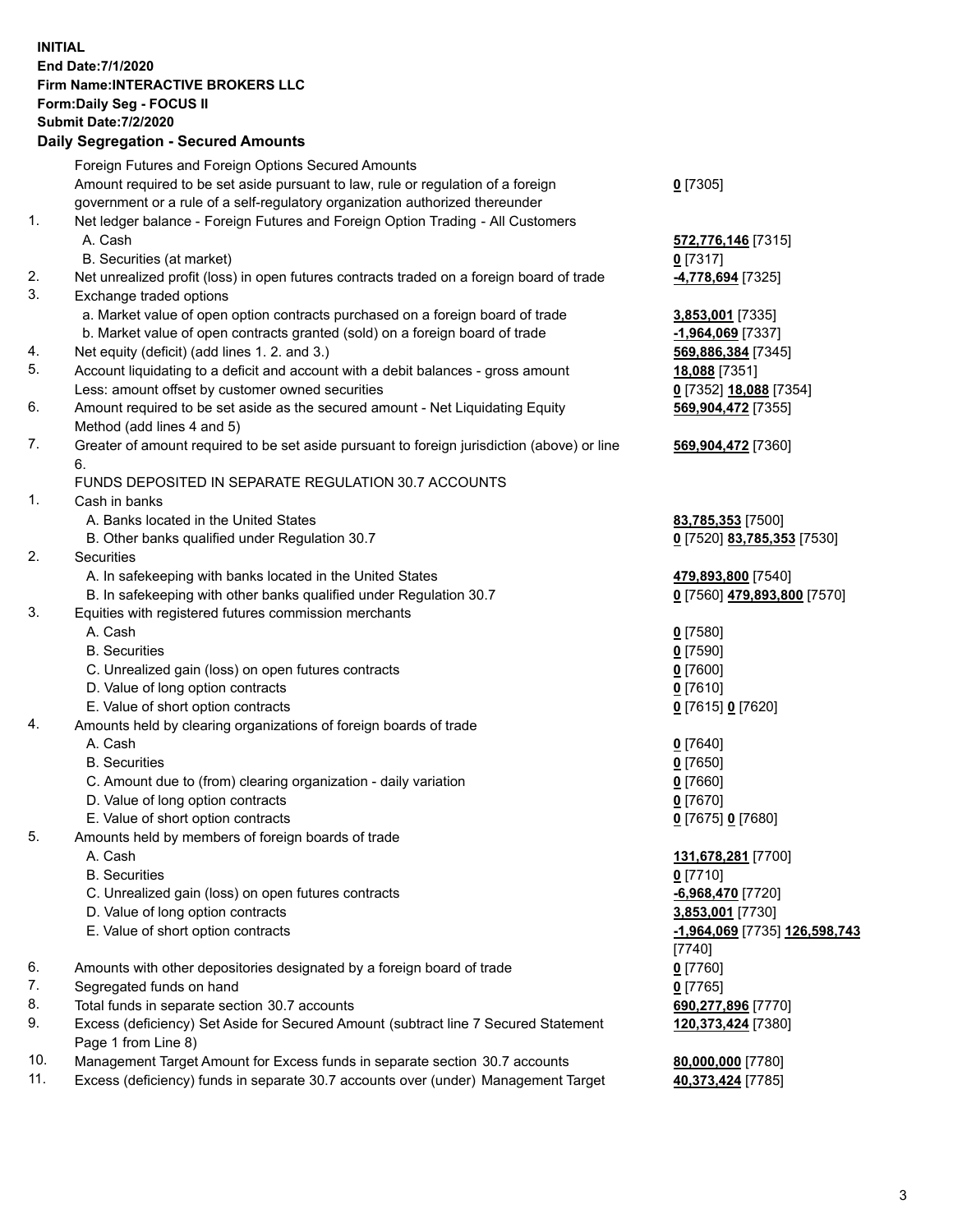**INITIAL End Date:7/1/2020 Firm Name:INTERACTIVE BROKERS LLC Form:Daily Seg - FOCUS II Submit Date:7/2/2020 Daily Segregation - Segregation Statement** SEGREGATION REQUIREMENTS(Section 4d(2) of the CEAct) 1. Net ledger balance A. Cash **5,348,857,087** [7010] B. Securities (at market) **0** [7020] 2. Net unrealized profit (loss) in open futures contracts traded on a contract market **33,403,626** [7030] 3. Exchange traded options A. Add market value of open option contracts purchased on a contract market **247,315,179** [7032] B. Deduct market value of open option contracts granted (sold) on a contract market **-197,475,740** [7033] 4. Net equity (deficit) (add lines 1, 2 and 3) **5,432,100,152** [7040] 5. Accounts liquidating to a deficit and accounts with debit balances - gross amount **6,715,692** [7045] Less: amount offset by customer securities **0** [7047] **6,715,692** [7050] 6. Amount required to be segregated (add lines 4 and 5) **5,438,815,844** [7060] FUNDS IN SEGREGATED ACCOUNTS 7. Deposited in segregated funds bank accounts A. Cash **1,053,976,376** [7070] B. Securities representing investments of customers' funds (at market) **2,605,716,700** [7080] C. Securities held for particular customers or option customers in lieu of cash (at market) **0** [7090] 8. Margins on deposit with derivatives clearing organizations of contract markets A. Cash **33,905,660** [7100] B. Securities representing investments of customers' funds (at market) **1,886,006,371** [7110] C. Securities held for particular customers or option customers in lieu of cash (at market) **0** [7120] 9. Net settlement from (to) derivatives clearing organizations of contract markets **13,987,398** [7130] 10. Exchange traded options A. Value of open long option contracts **247,020,051** [7132] B. Value of open short option contracts **-197,441,058** [7133] 11. Net equities with other FCMs A. Net liquidating equity **0** [7140] B. Securities representing investments of customers' funds (at market) **0** [7160] C. Securities held for particular customers or option customers in lieu of cash (at market) **0** [7170] 12. Segregated funds on hand **0** [7150] 13. Total amount in segregation (add lines 7 through 12) **5,643,171,498** [7180] 14. Excess (deficiency) funds in segregation (subtract line 6 from line 13) **204,355,654** [7190] 15. Management Target Amount for Excess funds in segregation **155,000,000** [7194] **49,355,654** [7198]

16. Excess (deficiency) funds in segregation over (under) Management Target Amount Excess